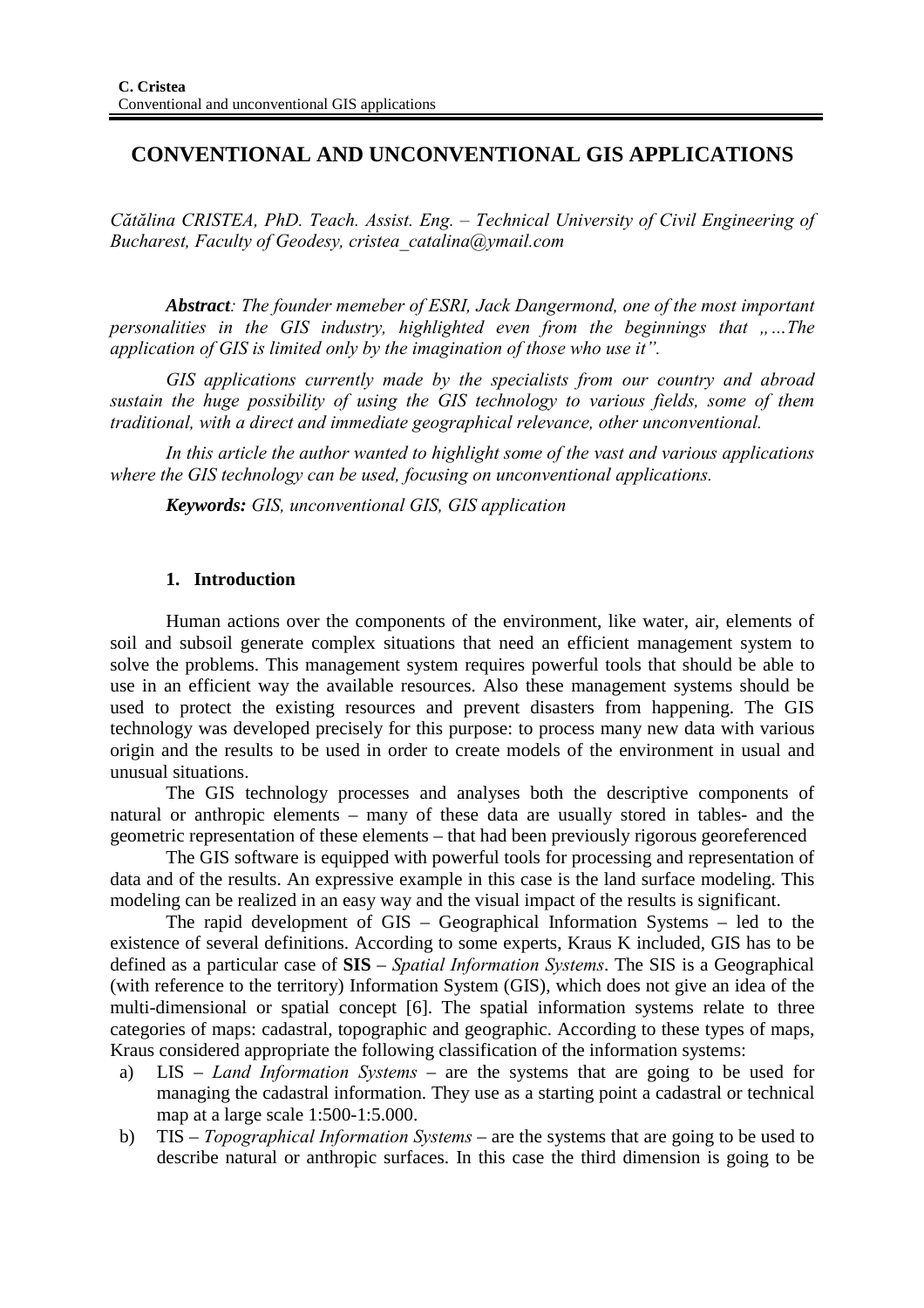taken into account, e.g. the altitude, needed to develop the digital model. The base maps for this category are the ones with a scale from 1:2.500-1:100.000.

c) GIS – *Geographic Information System* – Are the systems that are going to be used to describe natural or anthropic surfaces, creating a model of the relief containing many thematic elements, at a certain generalization scale. The sources of data for this kind of systems are multiple. The data have various origins or come from different thematic or geographic maps at different scales. The system can be better named according to the domain where the application is going to be used, e.g. meteorological information system - if weather is concerned.

The diagram below synthesizes the way that Kraus, K., considered as most appropriate for the classification of Information Systems.



#### **2. Classification of GIS applications**

One must distinguish between a GIS and a GIS application. *A GIS* is a software package that can be generically used in order to create different GIS applications. *A GIS application* represents a punctual use – for a specific subject – of a GIS software package. The same software – the data base created for the first application included- can be used for other applications as well. As an example we can consider an application that can determine the wind speed in winter months. The same software package can be used to determine the "wind quantity" per year or the number of windy days in a given month.

GIS can not be rigorously framed in a certain category. Moreover, due to the growing number of applications of GIS technology in various fields can be found in the literature several attempts to classify geographic information systems, according to various criteria. We can consider that all these classifications are temporary and can be taken into account only from the documentary point of view.

A first way to classify the GIS applications can be realized according to the general purpose for which the system is created. The largest GIS application class consists of applications that had been created to fulfill a certain objective. This type of applications have a well defined purpose .The projects for which they had been created have a life period *a– priori* defined. As en example for this type of applications we can consider a feasibility study for a proper placement of a dam. These types of applications are called *project-based GIS applications.* On the other side we find the *institutional GIS applications*[2]. The period of use for these applications is not a-priori defined. They are used mostly as a way of data stocking and correlation, or for obtaining certain reports – with simple data, but for various topics.

Another classification we could make is that the GIS applications are separated into conventional and unconventional. What does a conventional GIS application mean? In order to define this concept we should take a look at the origins of the GIS technology. We should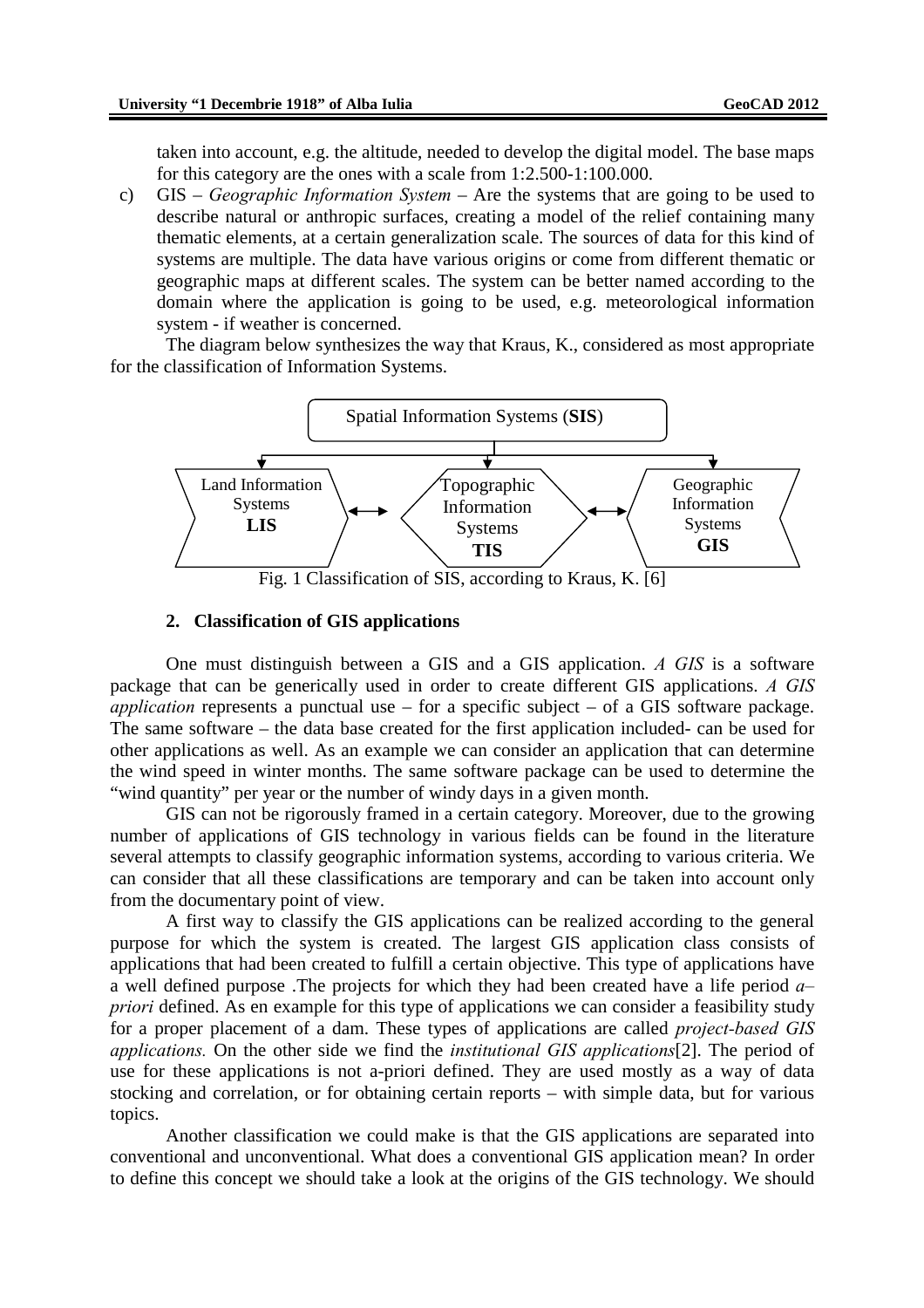than observe that this technology was invented and developed as an alternative to classic cartography, where a thematic map was a difficult task, especially if multiple different scale products were required. Taking into account this idea, we can consider that conventional GIS applications are the ones that have a strict and direct geographic relevance. (E.g. refers to flora, fauna). We could say that initially the GIS technology had been applied especially in areas related to land occupation and exploitation of soil and subsoil resources. The first large scale application recognized for its importance is the **C**anada **G**eographic **I**nformation **S**ystem – *CGIS*- developed by Roger Tomlinson to help him analyze and handle data collected by the **C**anada **L**and **I**nventory – *CLI*. On the other hand, we consider as unconventional GIS applications the ones that do not have a strict, direct and obvious geographic relevance. We can include here the latest GIS applications such as webgis. As the conventional GIS applications are obvious and easy to recognize, in the paper will be presented some unconventional GIS applications: medicine, crime analysis, archeology and renewable resources.

## **3. Unconventional GIS applications**

The fact that the Geographic Information Systems is an interdisciplinary technology means that it can create a proper working space for many domains. Each of these domains has its own special techniques and methods for solving the problems. A GIS, or better said a GIS specialist, has to be able to use the keys that are already defined by the GIS software package, but also to add and mold the supplementary data, so that the requirements from the user to be accomplished. Most areas are direct applications of spatial references, but there are cases when the main pawns are other data already molded on these references.

Not accidentally I chose *medicine* as a prime example of unconventional GIS applications. Most of the literature point at John Snow's map as a first example of spatial analysis. It is interesting that this map was created in 1855, about one century before the begging of GIS. In 1855, Doctor John Snow had the brilliant idea of mapping the position of water pumps to determine the cause of cholera cases in Soho district, London. Even if the "bad air" was considered to be the cause, Snow analyzed the spatial distribution of cholera cases and water pumps and came to the conclusion that a certain pump from Broad Street was the problem. Closing the pump stopped the illnesses, thus demonstrating both that the conclusion of the geographic analysis was correct and that this sort of analysis is needed.



Fig. 2 Reconstruction of John Snow's map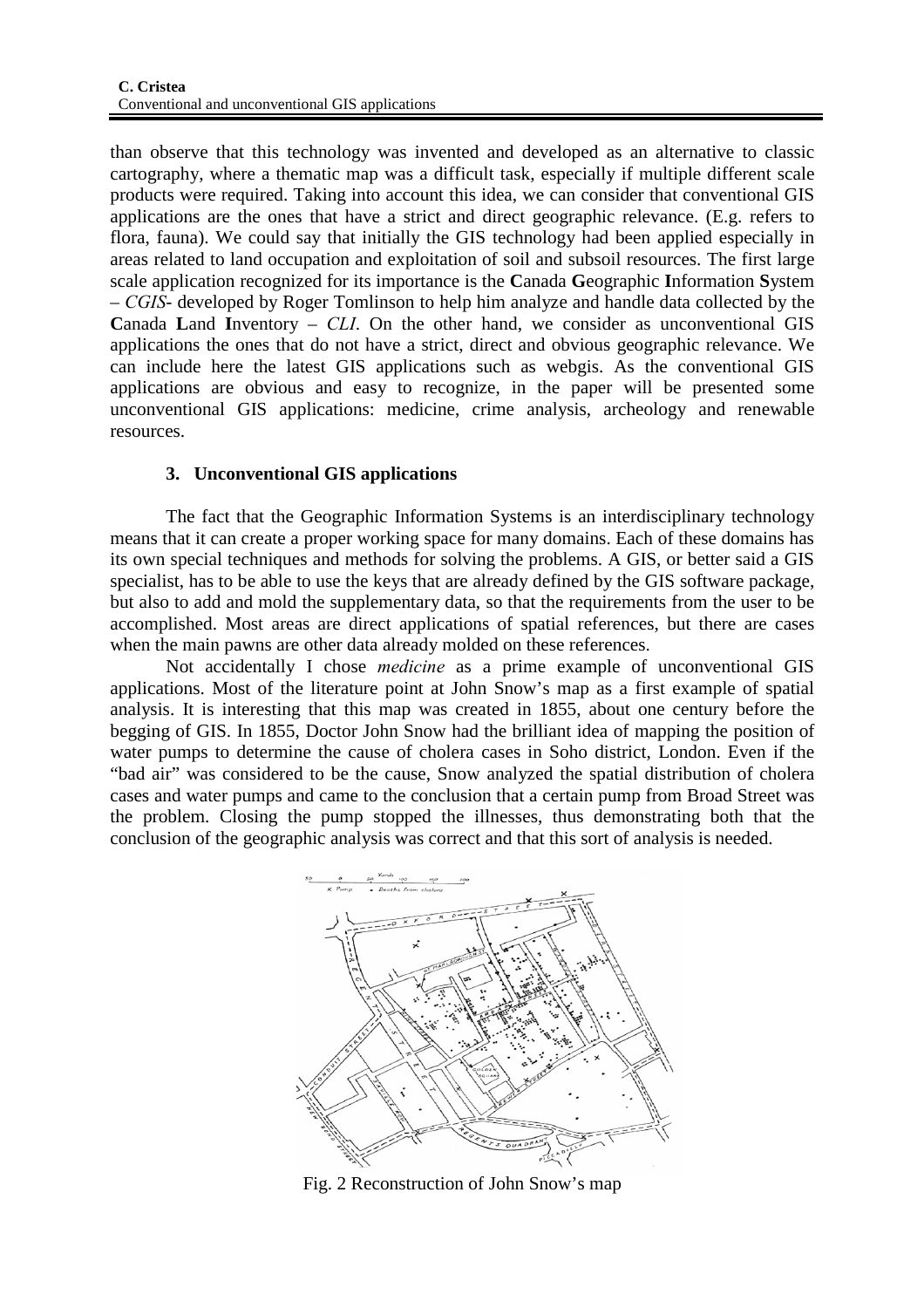The influence factors for health can be divided into four classes: inherited conditions, environment- with its two major aspects: physical and socio-economic, lifestyle and the care for ones health.

Each of these four factors have a specific geographical relevance determined by the common characteristics of both groups of individuals that inhabit a certain territory (traditions about diet, level of civilization and learning, genetic data, etc..) and specific characteristics of that territory (air quality, water quality, climate, vegetation, etc..). General technical principles and GIS applications dedicated to people's health have been extended and generalized to other organisms, and now they are used with great success in monitoring and analyzing the health of animals and plants.

The presence of GIS technologies in *archeology* was a huge step forward. Besides the specific spatial analysis functions and the ability to represent spatial data on different layers, the archeology GIS achieves superior possibilities for a detailed, complete and suggestive cartographic representation. A first way of using the GIS techniques in archeology is the *predictive modeling* based on regression statistics[3]. As a principle, this kind of application tries to establish causal relations between some environmental parameters, such as the relief, natural barriers against the attackers, the availability of water supplies or food supplies, and already known locations of archeological sites. Once such a model had been established, it can be applied for new territories, or better said territories that had not been tested yet, in order to detect possible new archeological sites.

In addition to predictive modeling one can find at least two more ways of using GIS in archeology. The most obvious application would be *the simulation* and representation of changes that occurred over time in the geographic configuration of human settlements and the related facilities, such as roads, housing and defense buildings. But one of the most interesting applications is the one that relates to an intra-site analysis, which refers to the establishment and representation of spatial relations- both on horizontal and vertical layers – between different artifacts found during excavations made at different periods of time.



Fig. 3 The MEGA – Jordan project – Large scale and intra-site analysis ( Ajlun Castle)[9]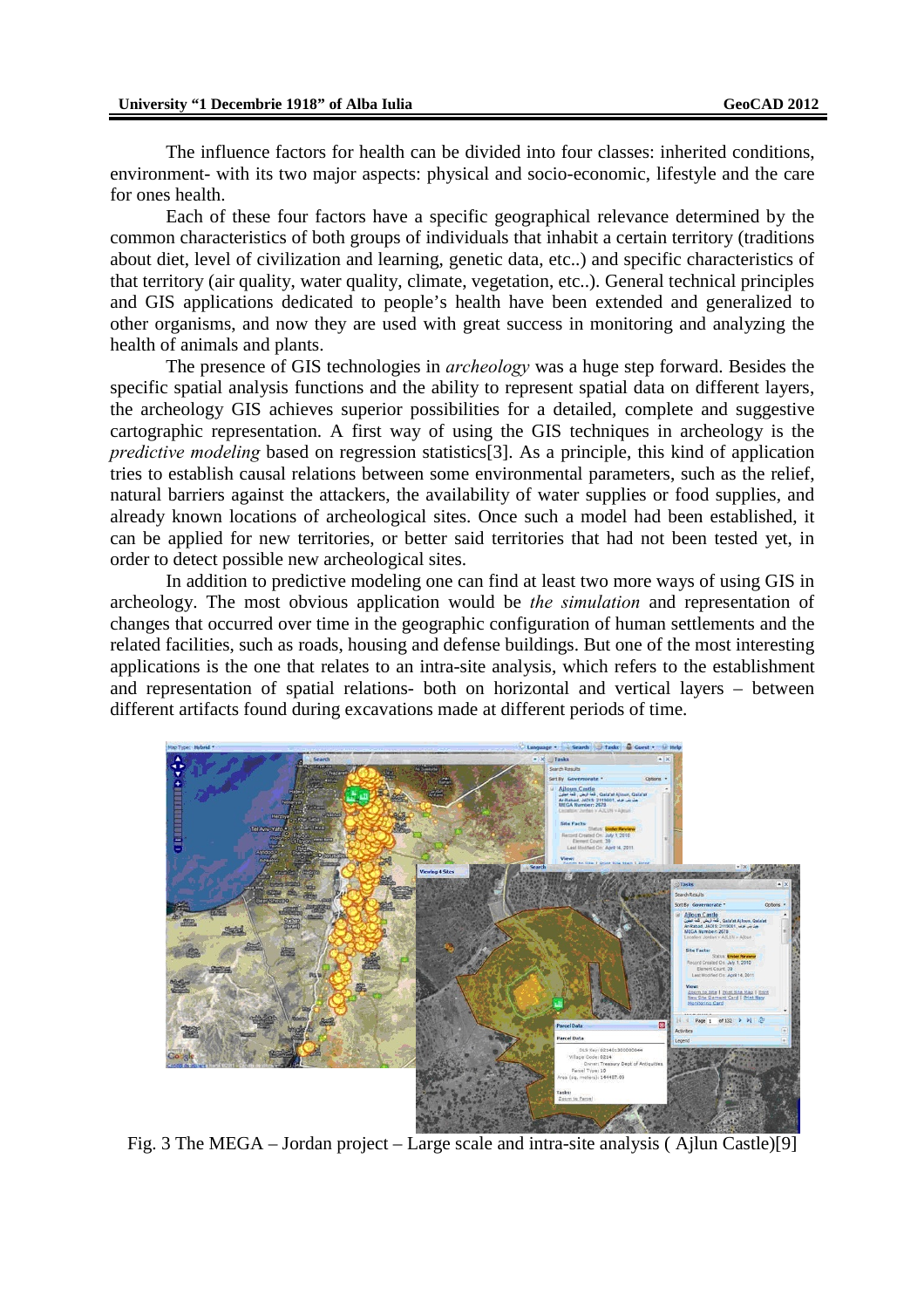One of most eloquent example of archeological GIS is the **M**iddle **E**astern **G**eodatabase for **A**ntiquities – **Jordan**, also known as the MEGA- Jordan project, which tries to monitor all the archeological sites for different degrees of particularization. The project launched in 2010 succeeded in inventorying, monitoring and managing thousands of sites placed within the country's territory. In Fig. 3 are presented two degrees of particularization obtained using different MEGA-Jordan queries – sites from all over the country and an intrasite analysis.

Another example of unconventional GIS analysis is related to *crimes analysis*. This type of analysis is the systematic study of crime and antisocial acts in conjunction with sociodemographic, spatial and temporal facts, in order to help police officers to identify and capture criminals, reduce crime and antisocial facts, or to prevent and evaluate crime.

Crime analysis has three levels of development and the GIS technology is offering for each level the necessary applications. First we have the *tactic level* where the GIS application is supposed to provide information to the operational staff (police patrols, investigative officers) in their work for an immediate identification of the characteristics of the crime (trends, patterns, series, concentration) allowing the establishment of the main lines of investigation and resolution of cases. The *strategic level* is concerning long term aspects of different crime patterns – the predictive model. A strategic analysis includes editing statistical reports (including geographical or spatial disposition), establishing the necessary resources to combat crime, setting the allocation of those resources (spatial arrangement). The last level and the highest is the *administrative* one. At this point the GIS applications focus on giving proper information to the local administration regarding economic, social, and geographic data of the crime phenomenon.

The last example presented in this paper is one of the most common our days: GIS application for renewable resources. In developing systems for unconventional domains one must usually take into account both the digital terrain model, obtained from different data sources and data connected with the studied domain. Therefore, these types of systems can be classified according to the criteria presented above in geographical information systems.



Fig. 4 GIS application for renewable resources[5]

In general, you can highlight several directions for use of GIS technologies related to renewable energy. Highlighting the potential of different areas for a certain renewable energy resource is a very important point. Alike the soil resources, the renewable resources have their